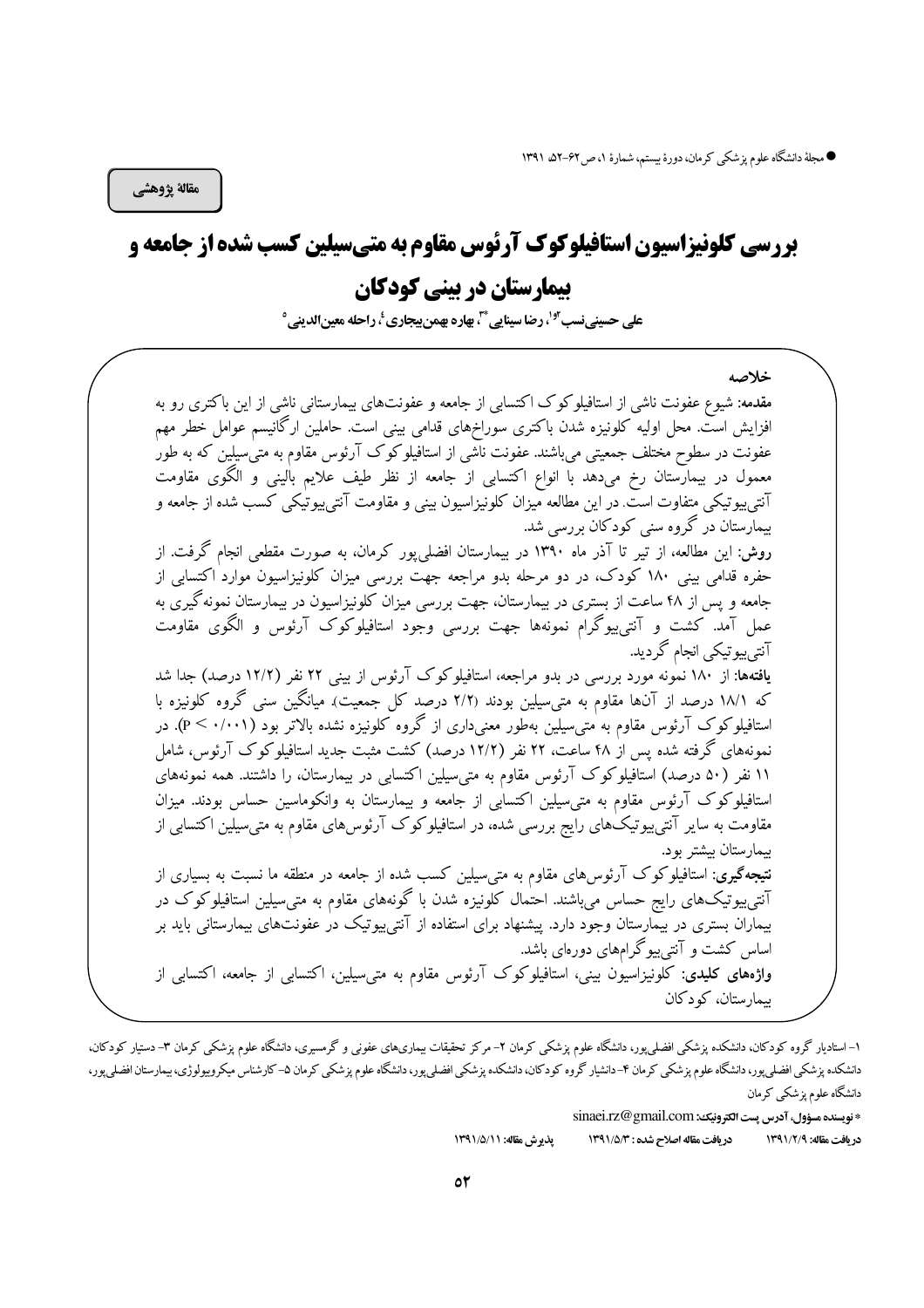مقدمه

استافیلوکوک آرئوس، قسمتی از فلور طبیعی انسان است. قسمت قدام بینی شایع ترین محل کلونیزاسیون می باشد. ۳۰-۲۰ درصد افراد طبیعی، حاوی حداقل یک سوش آن در بینی می باشند (۱). آلودگی با این ارگانیسم اغلب به وسیله خود تلقیحی یا تماس مستقیم با دستهای افراد دیگری که کلونیزه هستند، صورت میگیرد (۲). استافیلوکوک اورئوس مقاوم به متی سیلین (MRSA <br/>يا Methicillin resistant staphylococcus aureus) از پاتوژنهای شایع بیمارستانی است که در طی سه دهه گذشته میزان شیوع آن در سرتاسر جهان در حال افزایش می،باشد. کلونیزاسیون بینی با استافیلوکوک آرئوس به خصوص انواع مقاوم به متىسیلین، به عنوان یک مخزن پنهان و در عین حال مهم انتقال این میکروارگانیسم و ایجاد عفونت عمل مي كند (۴، ۳).

در سال ۱۹۶۱ برای اولین بار استافیلوکوک آرئوس مقاوم به متىسيلين در انگلستان شناخته و تعريف شد (۵). استافیلوکوک آرئوس های مقاوم به متی سیلین کسب شده از جامعه از نظر ژنوم، طیف عفونتهایی که ایجاد می کنند و الگوی مقاومت آنتی،پیوتیکی با استافیلوکوک آرئوس،های مقاوم به متی سیلین اکتسابی از بیمارستان متفاوت هستند. کلونیزاسیون بینی با استافیلوکوک آرئوس پس از ۷۲–۴۸ ساعت از بستری، بهعنوان استافیلوکوک آرئوس کسب شده از بیمارستان در نظر گرفته میشود (۶).

عفونتهای ناشی از استافیلوکوک آرئوس مقاوم به متی سیلین امروزه به یک مشکل جهانی تبدیل شدهاند. شیوع عفونت ناشی از این باکتری و زیرگروههای مرتبط با آن در کشورها و جوامع مختلف و حتی در بیمارستانها و بخشهای مختلف بستری تفاوت چشمگیری دارد (۸ ۷).

این مطالعه با هدف بررسی میزان کلونیزاسیون بینی با استافیلوکوک آرئوس مقاوم به متی سیلین اکتسابی از جامعه و همچنین مواردی که در ارتباط با بستری بیمارستانی کسب می شوند، جهت شناخت الگوهای مقاومت و حساسیت آنتے پیوتیکے در کودکان بستری شدہ در مرکز

آموزشی درمانی افضلی پور وابسته به دانشگاه علوم پزشکی كرمان در جنوب شرق ايران انجام شد.

روش بررسی

بر اساس تعدادی از مطالعات انجام شده و محاسبه آماری، حجم نمونه ۱۰۰ مورد تعیین گردید. برای افزایس ضریب اطمینان، تعداد حجم نمونه به ۱۸۰ افزایش داده شد. کودکان با محدوده سنی یک روز تا ۱۵ سال که از تیر تا آذر ماه ۱۳۹۰ به دلیل ابتلا به بیماریهای مختلف جهت بستری در بیمارستان افضلی یور کرمان پذیرش شده، پس از توضيح طرح و اخذ رضايت از والدين وارد مطالعه شدند. بیمارانی که سابقه بستری در بیمارستان را در طی یک سال گذشته داشتند و کسانی که مبتلا به بیمارهای مزمن پوستی بودند از مطالعه خارج شدند.

از حفره قدامی ۱۸۰ کودک، در دو مرحله بدو مراجعه برای بررسی میزان کلونیزاسیون موارد اکتسابی از جامعه و پس از ۴۸ ساعت از بستری در بیمارستان، برای بررسی میزان کلونیزاسیون در بیمارستان نمونهگیری بهعمل آمد. کشت و آنتی $_2$ یوگرام نمونهها جهت بررسی وجود استافیلوکوک آرئوس و الگوی مقاومت آنتی بیوتیکی انجام شد.

برای نمونهگیری، یک سواب استریل چهار دور در هر کدام از حفرههای قدامی بینی چرخانده شد و سپس به مدت یک تا دو دقیقه در محل باقی ماند و پس از خروج وارد محیط کشت تایو شد و به آزمایشگاه بیمارستان افضل<sub>ی</sub>پور فرستاده شد (۹، ۱). نمونهها بلافاصله بر روى محيط EMB-Blood برده شدند و به مدت ۲۴ ساعت در ۳۷ درجه سانتی گراد گرماگذاری شدند. پس از این مدت، کلنیهای ایجاد شده، بررسی گردیدند و استافیلوکوک آرئوس ها با رنگآمیزی گرم و آزمون کاتالاز و تستهای اختصاصی مانند کواگولاز و DNAase و تخمیر مانیتول (در مانیتول سالت آگار) استافیلوکوک آرئوسها شناسایی و تأیید شدند (۱۰).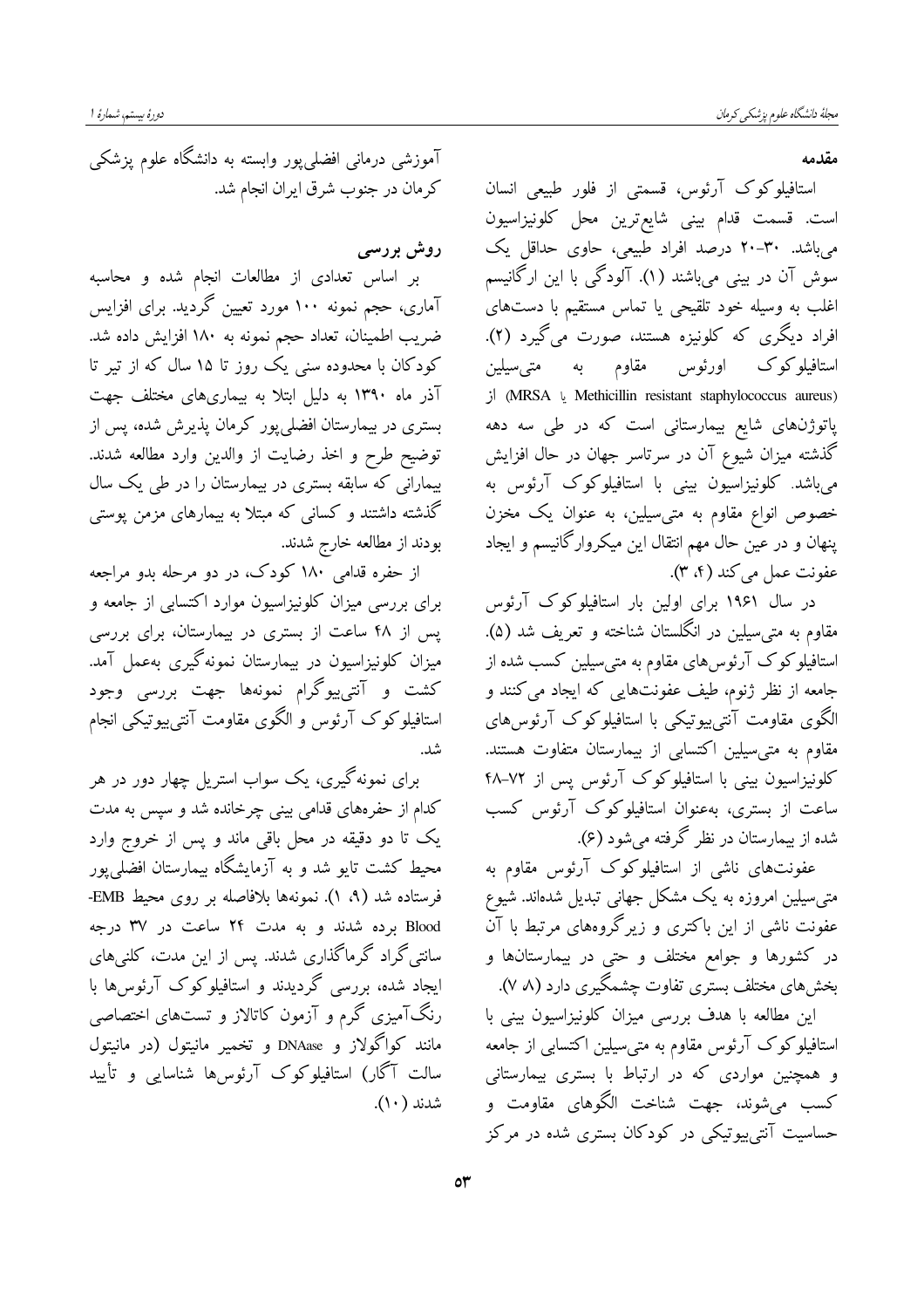کلونیزههای استافیلوکوک آرئوس مقاوم به متی سیلین اکتسابی از جامعه به مواردی اطلاق میشود که بدون سابقه قبلی بستری، از همان ابتدای ورود به بیمارستان کلونیزه هستند. کلونیزاسیون بینی با استافیلوکوک آرئوس پس از ۰۷۲–۴۸ ساعت از بستری در بیمارستان، بهعنوان استافیلوکوک آرئوس اکتسابی از بیمارستان در نظر گرفته شدند (۶).

از کلیه نمونههای مثبت، سوسیانسیونی با کدورت معادل نیم مک فارلند تهیه شد و روی محیط مولر هینتون آگار حاوی کلرورسدیم ۴ درصد برده شد. پس از گذاشتن دیسک اگزاسیلین متعلق به شرکت MAST انگلستان بر روی محیط، به مدت ۱۸ ساعت در ۳۷ درجه سانتی گراد گرماگذاری شدند (۱۱). استافیلوکوک آرئوس۵ها در صورت رشد باکتریها در محیط حاوی اگزاسیلین به عنوان مقاوم به متى سيلين گزارش شدند (١٠، ٢). مقاومت نسبت به وانکومایسین، تریمتویریم-سولفامتوکسازول، آمیکاسین، سیپروفلوکساسین، داکسیسیلین، کلیندامایسین و اریترومایسین با استفاده از دیسکهای متعلق به شرکت MAST انگلستان <sub>بر ر</sub>س<sub>ی</sub> شد.

برای بررسی مقاومت القایی به کلیندامایسین از روش D-test استفاده شد. باکتری به لوله نیم مک فارلند تلقیح و دیسک&ای حاوی کلیندامایسین و اریترومایسین با فاصله ۲۶–۱۵ میلی متر از هم، بر روی آن قرار گرفت. پس از گرماگذری ۱۸ ساعته در ۳۷ درجه سانتیگراد، با بررسی هالههای عدم رشد و مسطح شدن دیسک مهاری کلیندامایسین که در مجاورت دیسک اریترومایسن است (منطقه مهاری به شکل حرف D) به عنوان نتیجه مثبت در نظر گرفته شد (۱۰).

دادههای حاصل از فرم جمعآوری اطلاعات دموگرافیک و همچنین نتایج آزمایشات، وارد نرم|فزار SPSS نسخه ۱۵ شد و مورد تجزیه وتحلیل آماری قرار گرفت. مقدار P کمتر از ۰/۰۵ معنیدار در نظر گرفته شد. جهت ارائه اعداد از خطای معیار (Standard error یا SE) استفاده شد.

نتايج میزان کلونیزاسیون بینی با استافیلوکوک آرئوس و استافیلوکوک آرئوس مقاوم به متی سیلین کسب شده از جامعه در نمونهگیری ابتدای بستری به ترتیب ۱۲/۲ و ۲/۲ درصد به دست آمد. میانگین سنی ۱۸۰ کودک مورد مطالعه ۲/۵۹ ± ۲۸/۸۹ ماه بود. اطلاعات دموگرافیک و .<br>تعدادی از نتایج حاصل از مطالعه در جدول ۱ آمده است.

سابقه مصرف آنتی،پیوتیک اخیر، در زیر گروههای استافیلوکوک آرئوس مقاوم به متی سیلین، استافیلوکوک آرئوس حساس به متى سيلين و زير گروه كلونيزه نشده، به ترتیب صفر درصد، ۲۱/۷ درصد و ۱۵ درصد بود. تفاوت معنی داری بین زیر گروههای فوق وجود نداشت (۴۸). همچنین تفاوت معنی داری بین کلونیزه بودن با استافیلوکوک و شغل والدین پیدا نشد (۴۳/ ۰ = P).

میزان کلونیزاسیون بینی با استافیلوکوک آرئوس پس از ۴۸ ساعت بستری در بیمارستان ۱۲/۲ درصد به دست آمد. نیمی از موارد کلونیزاسیون استافیلوکوک آرئوس ایجاد شده در بیمارستان، مقاوم به متی سیلین بودند. کلونیزاسیون بینی با استافیلوکوک آرئوس اکتسابی از بیمارستان ارتباط معنیداری با سن و جنس نداشت.

متوسط فاصله زمانی بین اخذ نمونه اول و دوم، در زیرگروههای استافیلوکوک آرئوس مقاوم به متی سیلین، استافیلوکوک آرئوس حساس به متی سیلین و کلونیزه نشده در بیمارستان بهترتیب ۰/۲۰ ± ۲/۰۴، ۳/۰۹ ± ۳/۰۹ ۲/۴۹±۰/۰۶ روز بود. گرچه میزان کلونیزاسیون استافیلوکوک آرئوس با افزایش فاصله نمونهگیری بیشتر می شد اما این افزایش فاصله زمانی به لحاظ آماری معنی دار  $(P = \cdot / \sqrt{5})$ نبو د

میزان مقاومت به آنتی $_{\rm g}$ یتکهایی که به صورت رایج مورد استفاده قرار میگیرند در افرادی که با استافیلوکوک ۔<br>آرئوس مقاوم به مت<sub>ی</sub>سیلین اکتسابی از اجتماع کلونیزه بودند در شکل ۱ مشخص شده است. مقاومت القایی نسبت به كليندامايسين در اين افراد وجود نداشت.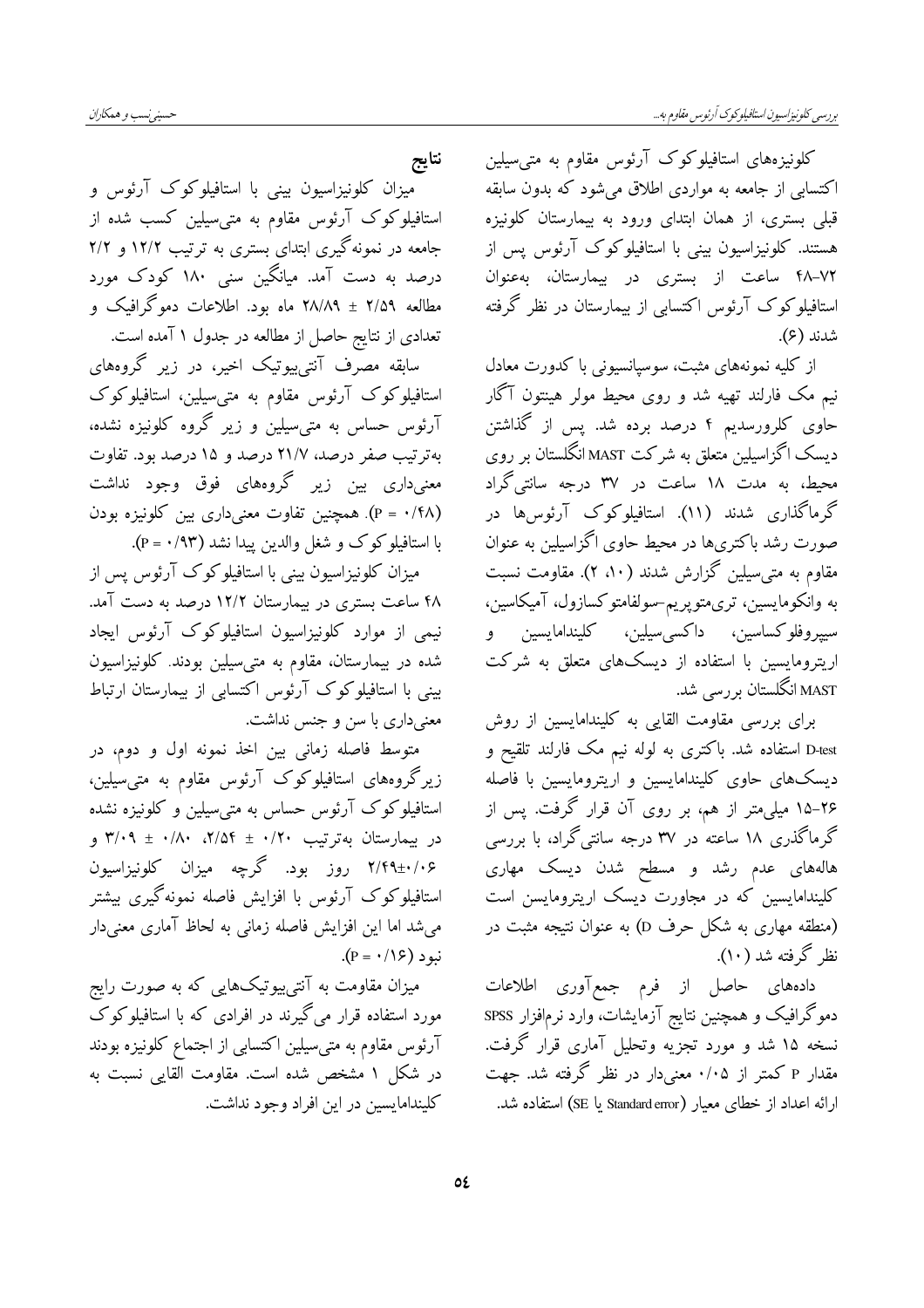| مقدار P                                                      |                                                           | <b>MRSA</b><br>اکتسابی از جامعه <sup>۱</sup> اکتسابی از بیمارستان <sup>۲</sup> کل جمعیت | <b>MRSA</b>                         | متغير                                             |
|--------------------------------------------------------------|-----------------------------------------------------------|-----------------------------------------------------------------------------------------|-------------------------------------|---------------------------------------------------|
|                                                              |                                                           |                                                                                         |                                     | جنس:                                              |
| $\mathcal{N}: \mathcal{N} \times \mathcal{N}$                | $AV(\Delta Y/A)$                                          | $\Delta$ (F $\Delta/\Delta$ )                                                           | $\Upsilon(\Delta \cdot)$            | مذكر                                              |
| $Y: \cdot$ /۶۹                                               | $\Lambda^{\mu}(\mathfrak{f}\mathfrak{F}/\mathfrak{f})$    | 9(08/0)                                                                                 | $\mathbf{Y}(\mathbf{\hat{Q}}\cdot)$ | مؤنث                                              |
| $1:$ $\leq$ $\cdot$ $/$ $\cdot$ $\cdot$ $\wedge$<br>$Y:*/11$ | $Y$ $\wedge$ $\wedge$ $\wedge$ $\wedge$ $\wedge$ $\wedge$ | $fV/V\Delta \pm 1f/VY$                                                                  | $\Delta\Delta \pm 19/20$            | میانگین سن (ماه)                                  |
|                                                              |                                                           |                                                                                         |                                     | سابقه مصرف آنتي بيوتيك اخير:                      |
| $\cdot$ /۴۸                                                  | $\mathsf{YA}\left(\frac{\mathsf{NA}}{\mathsf{A}}\right)$  |                                                                                         | ٠                                   | بلى                                               |
|                                                              | 10Y(NF/F)                                                 |                                                                                         | $F(1 \cdot \cdot)$                  | خير                                               |
|                                                              |                                                           |                                                                                         |                                     | سابقه تماس با حيوانات خانگي:                      |
| $\cdot$ /67                                                  | $\Delta$ (۲/۸)                                            |                                                                                         | ٠                                   | بلى                                               |
|                                                              | $1V\Delta (9V/Y)$                                         |                                                                                         | $F(1\cdot\cdot)$                    | خير                                               |
| $\cdot/\mathsf{q}\,\mathbf{.}$                               | $\mathfrak{r}\left(\backslash \mathcal{N}\right)$         |                                                                                         | ٠                                   | زندگی در پرورشگاه                                 |
|                                                              |                                                           |                                                                                         |                                     | بخش بستري:                                        |
|                                                              | $\Lambda$ ٩ (۴٩/۴)                                        | 9(08/0)                                                                                 |                                     | عفوني                                             |
| $\cdot$ 190                                                  | FT(TT/9)                                                  | $\tau$ ( $\tau$ $\gamma$ $\tau$ )                                                       |                                     | عمومى                                             |
|                                                              | YF(Y X)                                                   | $\bullet$                                                                               |                                     | بخش مراقبتهاي ويژه                                |
|                                                              | YF(Y X)                                                   | $\Upsilon(N/\Upsilon)$                                                                  |                                     | نوزادان                                           |
| $\cdot$ /۲۵                                                  | $Y/\Delta Y \pm \cdot / \cdot V$                          | $Y/\Delta f \pm \cdot/Y$                                                                | $Y/V\Delta \pm \cdot /Y\Delta$      | میانگین فاصله زمانی بین دو نمونهگیری (روز)        |
|                                                              |                                                           |                                                                                         |                                     | مصرف آنتي بيوتيک در فاصله زماني بين دو نمونهگيري: |
| $\boldsymbol{\cdot} / \Lambda \mathrm{V}$                    | 1.1 (09/1)                                                | $\mathsf{V}\left(\mathcal{G}\mathsf{Y}/\mathcal{G}\right)$                              |                                     | بلى                                               |
|                                                              | V4(FY/A)                                                  | $\mathfrak{F}\left(\mathfrak{f}\mathfrak{F}/\mathfrak{f}\right)$                        |                                     | خير                                               |
|                                                              |                                                           |                                                                                         |                                     | استفاده از ابزارهای پزشکی:                        |
| $\cdot$ /<br>$\!\!$                                          | $\Delta\Lambda$ (۳۲/۲)                                    | Y(N/Y)                                                                                  |                                     | بلى                                               |
|                                                              | 177 (9V/A)                                                | 9 (AY/A)                                                                                |                                     | خير                                               |

جدول ۱. *مشخصات دموگرافیک و تعدادی از نتایج مطالعه* 

MRSA: Methicillin Resistant Staphylococcus Aureus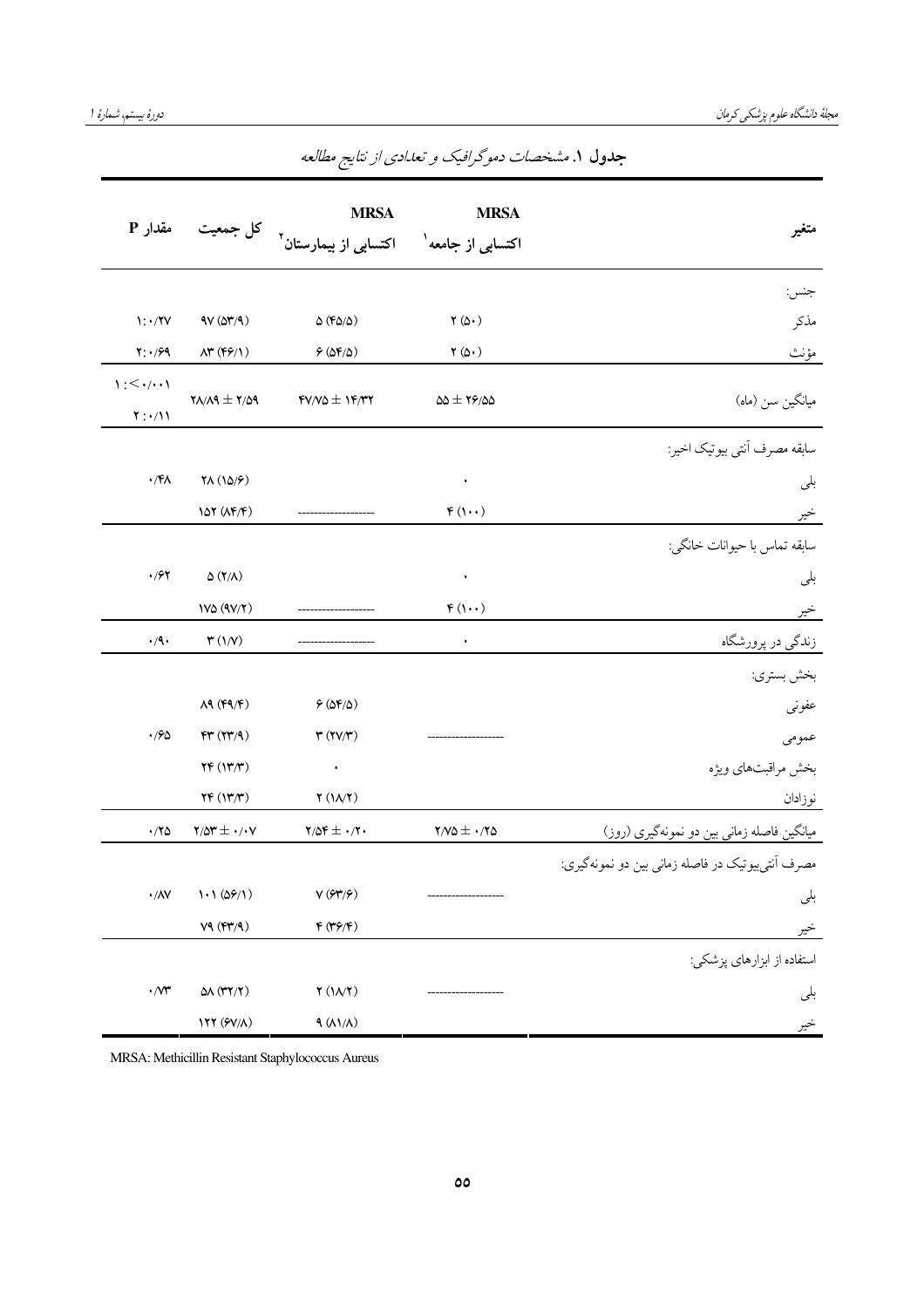

القایی نسبت به کلینداماسین در این مرحله از نمونهگیری ۹/۱ درصد بود. این میزان نسبت به گروه اکتسابی از اجتماع از لحاظ آماری معنیدار بود ( ( ۰/۰۰۱).

مقاومت نسبت به آنت<u>یبی</u>وتیکیهای رایج و مورد استفاده در گروه استافیلوکوک آرئوس مقاوم به متیٖسیلین اکتسابی از بیمارستان در شکل ۲ مشخص شده است. میزان مقاومت

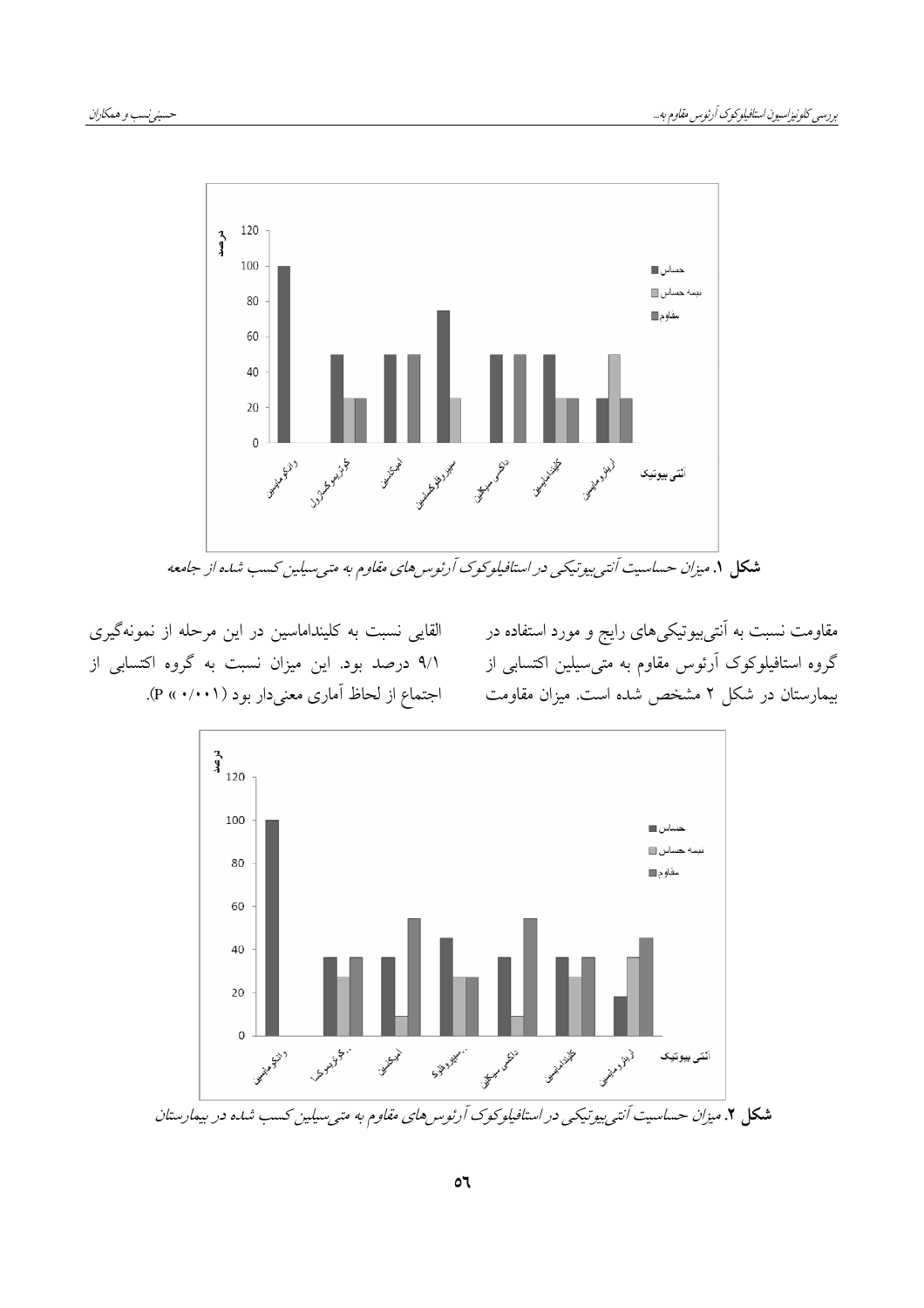ىحث

در این مطالعه، میزان کلونیزاسیون بینی با استافیلوکوک آرئوس و استافیلوکوک آرئوس مقاوم به متی سیلین اکتسابی از جامعه به ترتیب ۱۲/۲ و ۲/۲ درصد بود که با آمارهایی که در سایر مناطق به دست آمده است، قابل مقایسه است. بهعنوان مثال میتوان به مطالعهای که در بیمارستان لقمان حکیم انجام شد، اشاره نمود. فراوانی استافیلوکوک آرئوس مقاوم به متی سیلین اکتسابی از اجتماع در آن مطالعه ۲/۱ درصد به دست آمد. این میزان در مطالعات مشابه، در هاوایی ۲ درصد، در هلند۳ درصد و در عربستان۱/۳ درصد بهدست آمده است (۱۴-۱۲).

کلونیزاسیون بینی با استافیلوکوک آرئوس مقاوم به متی سیلین با خصوصیات دموگرافیک بیماران به جز سن ارتباط معنیداری نداشت. میانگین سنی کودکان کلونیزه در گروه اکتسابی از اجتماع نسبت به گروه غیر کلونیزه بالاتر بود. هر چند که مطالعات صورت گرفته در این زمینه در کودکان کافی نیست، اما برخی مطالعات که در هر دو گروه کودکان و بالغین همزمان انجام شدهاند، نشان دادهاند که عفونت و کلونیزاسیون استافیلوکوک آرئوس مقاوم به متی سیلین در افراد جوان تر اجتماع و نوجوانان شایع تر است (ع، ۵). علت این امر می تواند به دلیل تماس بیشتر کودکان بزرگتر با استافیلوکوک آرئوس در مکانهایی مثل مدارس باشد. برخی مطالعات بین جنسیت و میزان کلونیزاسیون بینی با استافیلوکوک آرئوس مقاوم به متىسيلين كسب شده از اجتماع ارتباط قايل شدهاند (١۵). در مطالعه ما مانند مطالعهای که در بیمارستان لقمان حکیم انجام شد، ارتباط معنیداری در این زمینه مشاهده نشد.

برخی از مشاغل مانند خدمت در ارتش و یا فعالیتهای مرتبط با مراکز بهداشتی-درمانی در معرض خطر بیشتری برای عفونت یا کلونیزه شدن با استافیلوکوک آرئوس مقاوم به متىسيلين كسب شده از اجتماع هستند (۱۶، ۵). در این مطالعه همانند یک مطالعه مشابه رابطه معنیدار آماری

در این زمینه یافت نشد که می تواند به دلیل کم بودن فراواني مشاغل مذكور باشد (١٣).

در رابطه با مصرف آنتیبیوتیک طی یک سال گذشته به خصوص سه ماه اخیر به عنوان یک عامل خطر کلونیزاسیون با استافیلوکوک آرئوس مقاوم به متی سیلین کسب شده از جامعه توافق کلی وجود ندارد (۸۷ ۱۰). در مطالعه ما هم این ارتباط معنی دار نبود. از دلایل احتمالی این موضوع میتوان به بهبود مراقبتهای پزشکی و افزایش آگاهی عمومی در مصرف مناسب آنتی پیوتیک اشاره نمود. در برخی مطالعات، زندگی در مکانهای دسته جمعی به

عنوان یک عامل خطر کلونیزاسیون با استافیلوکوک آرئوس مقاوم به متىسیلین كسب شده از اجتماع گزارش شده است (۱۸، ۱۷). در مطالعه ما، هیچ کدام از نمونههای مذکور با استافیلوکوک آرئوس کلونیزه نبودند که شاید به دلیل تعداد کم این گروه باشد.

حیوانات خانگی میتوانند به عنوان مخزن استافیلوکوک آرئوس مقاوم به متىسيلين عمل كنند (۵). در مطالعه ما مانند برخی مطالعات مشابه در ایران (۱۰)، ارتباط معنی داری در این زمینه پیدا نشد. عدم تمایل به نگهداری حیوانات خانگی در منازل به دلایل فرهنگی و مذهبی و دور نگهداشتن کودکان از تماس مستقیم با حیوانات از دلایل احتمالي اين مورد هستند.

در این مطالعه هیچ کدام از نمونهها، سابقه عفونتهای پوست و بیماریهای مزمن را نداشتند. این موارد می<mark>توانند</mark> از عوامل خطر کلونیزاسیون استافیلوکوک آرئوس مقاوم به متىسيلين اكتسابي از اجتماع باشند (١٩).

گرچه میزان کلونیزاسیون بیماران می;تواند تابعی از آلودگی دست پرسنل و لوزم پزشکی باشد، ولی بر اساس بررسیهای دورهای که در بیمارستان صورت میگیرد آلودگی قابل توجهی به خصوص با استافیلوکوک مقاوم به متی سیلین در موارد مذکور به ثبت نرسیده بود.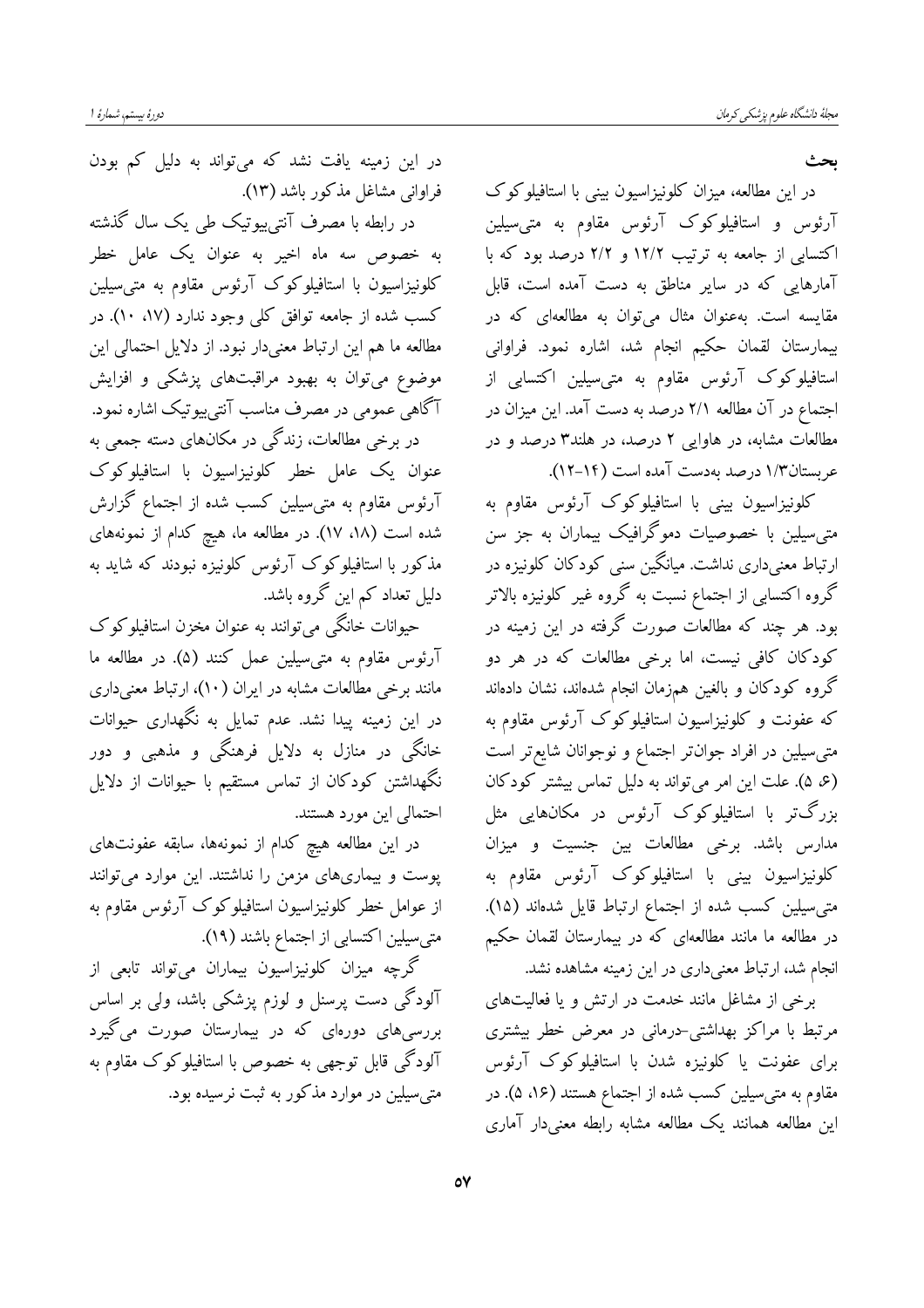میزان کلونیزاسیون بینی با استافیلوکوک آرئوس اکتسابی از بیمارستان ۱۲/۲ درصد به دست آمد که ۵۰ درصد آنها استافیلوکوک آرئوس مقاوم به متی سیلین بودند. میزان کلونیزاسیون بینی با استافیلوکوک آرئوس اکتسابی از بیمارستان در این مطالعه، در مجموع مختصری پایین تر از برخی آمارهای جهانی بود. در برخی مطالعات، نتایج مشابه مطالعه ما بوده است. برای مثال در یک مطالعه که بر روی ۴۷۴ بیمار بستری شده در یک بیمارستان در ژاپن صورت گرفت، ۳۰ بیمار (۶/۳ درصد) با استافیلوکوک آرئوس مقاوم به متی سیلین کلونیزه شده بودند که به نتیجه به دست آمده از مطالعه ما (۶/۱ درصد) نز دیک است (۷).

طبق مطالعات صورت گرفته در بسیاری از مناطق در سال های اخیر، اکثریت موارد استافیلوکوک آرئوس اکتسابی از بیمارستان، مقاوم به متی سیلین هستند. برای مثال در مطالعهای که در کاشان صورت گرفت در ۱۰۰ بیمار بستری، فراوانی کلونیزاسیون با استافیلوکوک آرئوس ۳۸ درصد بود که از این میان ۵۲/۶ درصد موارد، استافیلو کوک آرئوس مقاوم به متىسیلین بودند (۸). در مطالعه دیگری که در دو مرکز نوزادان ایران صورت گرفت فراوانی استافیلوکوک آرئوس مقاوم به متیسیلین به طور کلی ۵۲/۸ درصد در نوزادان پسر و ۴۷/۲ درصد در نوزادان دختر گزارش شد (۲۰). در یک مطالعه در هندوستان که بر روی ۵۵۰ بیمار بستری صورت گرفت، ۷۷/۹ درصد از نمونههای استافیلوکوک آرئوس، مقاوم به متی سیلین بودند (۹). همچنین در مطالعهای که در آمریکای لاتین صورت گرفت میزان استافیلوکوک آرئوس مقاوم به متی سیلین در آرژانتین ۵۱ درصد، بولیوی ۵۵ درصد و برزیل ۵۴ درصد به دست آمد. در برخی مناطق هم اکثریت با موارد حساس به متی سیلین بود. به طوری که، در شیلی ۲۹ درصد، اکوادر ۲۵ درصد، مکزیک ۳۲ درصد و پاناما ۲۸ درصد موارد مقاوم به متىسيلين بودند (٢١).

حسيني نسب و همكاران

در این مطالعه، از لحاظ آماری ارتباط معنی داری بین کلونیزاسیون بینی با استافیلوکوک آرئوس اکتسابی از بیمارستان و عوامل خطر شامل سن، جنس، بخشهای بستری، فاصله زمانی بین دو نمونهگیری، مصرف آنتی $\mathbb{R}$ تنی و استفاده از ابزارهای پزشکی (مانند اینتوباسیون، لوله معده و...) در ۴۸ ساعت ابتدای بستری پیدا نشد. مطالعات متعددی که در این زمینه صورت گرفته است، نتایج متفاوتی داشتهاند. برای نمونه میتوان به مطالعه ژاپن اشاره کرد. در آن مطالعه، چهار عامل مرتبط جهت کلونیزاسیون بینی با استافیلوکوک آرئوس مقاوم به متی سیلین کسب شده از بیمارستان شناخته شد که شامل اینتوباسیون، زخم باز، درمان با آنتیبیوتیک و استرویید بودند (۷). همچنین در مطالعهای که در هندوستان انجام شد، بروز بالای استافیلوکوک آرئوس مقاوم به متی سیلین در برخي بخشها مانند بخش مراقبتهاي ويـــژه قلب گزارش شد، اما در برخی از مطالعات همچون مطالعه کانادا، هر چند که استافیلوکوک آرئوس مقاوم به متی سیلین از برخی بخشهای بیمارستان اندکی بیشتر به دست آمد اما در تمامی بخش های بیمارستان کلونیزاسیون یافت شد (۲۲، ۹).

در رابطه با حساسیت آنتیبیوتیکی، هیچ کدام از نمونههای استافیلوکوک آرئوس مقاوم به متی سیلین اکتسابی از اجتماع و بیمارستان، نسبت به وانکومایسین مقاوم نبودند که با مطالعه هندوستان و مطالعهای که در هشت كشور آسيايي انجام شد، مطابقت دارد (٢٣، ٩).

بر حسب اطلاعات به دست آمده از مطالعه ما، حساسیت آنتی بیوتیکی استافیلوکوک آرئوس مقاوم به متی سیلین اکتسابی از اجتماع نسبت به اریترومایسین، کلیندامایسین، سیپروفلوکساسین، داکسی سیکلین و کوتریموکسازول بیشتر از استافیلوکوک آرئوس مقاوم به متی سیلین کسب شده از بیمارستان بود که با نتایج به دست آمده از مطالعه كانادا مشابه است (٢۴). در برخي مطالعات ميزان بالايي از مقاومت به اریتروماسین (تا ۹۳ درصد) در سوشهای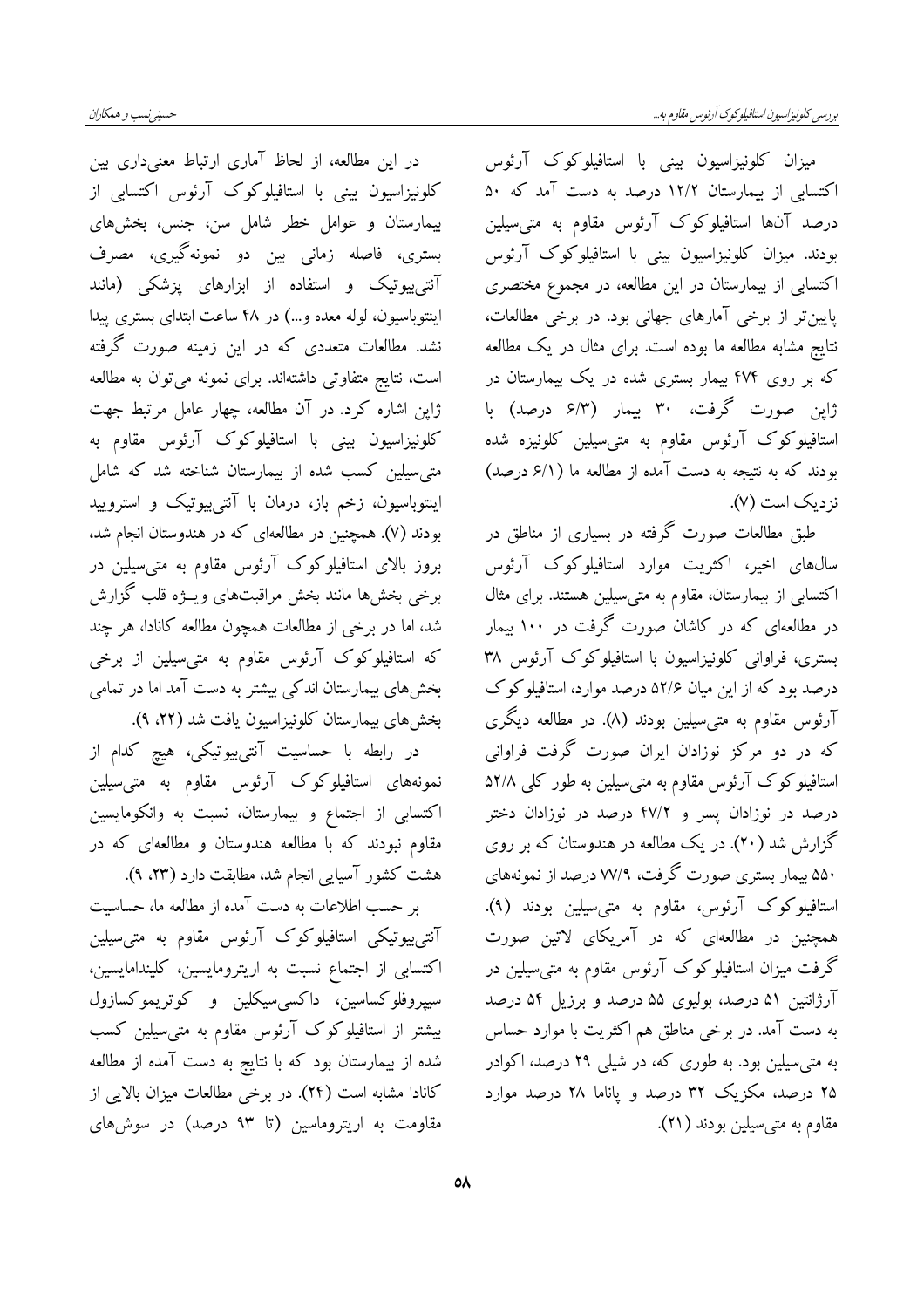این مقاومت بسته به موقعیت جغرافیایی سوشهای مربوطه، متفاوت است. برخی نویسندگان از افزایش مقاومت به کلینداماسین در بین سوشهای استافیلوکوک آرئوس مقاوم به متىسيلين كسب شده از اجتماع خبر مىدهند (۵).

نتيجه گيري استافیلوکوکهای مقاوم به متیسیلین کسب شده از جامعه در منطقه ما نسبت به بسیاری از آنتی $بیوتیکهای$ رایج حساس میباشند. با توجه به احتمال کلونیزه شدن با گونهی استافیلوکوک مقاوم به متیسیلین در بیماران بستری در بیمارستان، توصیه میشود استفاده از آنتی $بیوتیک در$ عفونتهای بیمارستانی بر اساس نتایج حاصل از کشت و آنتی بیو گرامهای دورهای صورت گیرد.

## References

- 1. Al-Rawahi GN, Schreader AG, Porter SD, Roscoe DL, Gustafson R, Bryce EA. Methicillin-resistant Staphylococcus aureus nasal carriage among injection drug users: six years later. J Clin Microbiol 2008; 46(2): 477-9.
- 2. Brooks GF, Carroll KC, Butel JS, Morse SA. Jawetz, Melnick & Adelberg's medical microbiology. 24<sup>th</sup> ed. New York, NY: McGraw-Hill Medical; 2007.
- 3. Panhotra BR, Saxena AK, Al Mulhim AS. Prevalence of methicillin-resistant and methicillin-sensitive Staphylococcus aureus nasal colonization among patients at the time of admission to the hospital. Ann Saudi Med 2005; 25(4): 304-8.
- 4. Peacock SJ, Justice A, Griffiths D, de Silva GD, Kantzanou MN, Crook D, et al. Determinants of acquisition and carriage of Staphylococcus aureus in infancy. J Clin Microbiol 2003; 41(12): 5718-25.

استافیلوکوک آرئوس مقاوم به متیسیلین گزارش شده است (۱۰). در یک مطالعه در کانادا، میزان حساسیت در گروههای استافیلوکوک آرئوس مقاوم به متی سیلین اکتسابی از اجتماع و بیمارستان نسبت به کوتریموکسازول  $T(T)$  نه تو تیپ ۱۰۰ و ۸۶/۵ درصد به دست آمد (۲۲).

در این مطالعه، مقاومت القایی نسبت به کلیندامایسین در گروه استافیلوکوک آرئوس مقاوم به متی سیلین اکتسابی از بیمارستان بیشتر بود و از لحاظ آماری تفاوت معنیداری با گروه استافیلوکوک آرئوس مقاوم به متی سیلین اکتسابی از اجتماع داشت. شیوع مقاومت کلینداماسین که شامل مقاومت القایی به این آنتی $\mathbf{r}_2$ یوتیک نیز میشود، تاکنون در بین سوشهای استافیلوکوک آرئوس مقاوم به متیسیلین کسب شده از اجتماع پایین گزارش شده است. البته میزان

- 5. Crum NF, Lee RU, Thornton SA, Stine OC, Wallace MR, Barrozo C, et al. Fifteen-year study of the changing epidemiology of methicillin-resistant Staphylococcus aureus. Am J Med 2006; 119(11): 943-51.
- 6. Diederen BM, Kluytmans JA. The emergence of infections with communityassociated methicillin resistant Staphylococcus aureus. *J Infect* 2006; 52(3): 157-68.
- 7. Yamakawa K, Tasaki O, Fukuyama M, Kitayama J, Matsuda H, Nakamori Y, et al. Assessment of risk factors related to healthcare-associated methicillin-resistant Staphylococcus aureus infection patient admission to an intensive care unit in Japan. BMC Infectious Diseases 2011; 11(1): 303.
- 8. Moniri R, Musav GA, Fadavi N. The prevalence of nasal carriage methicillinresistant staphylococcus aureus in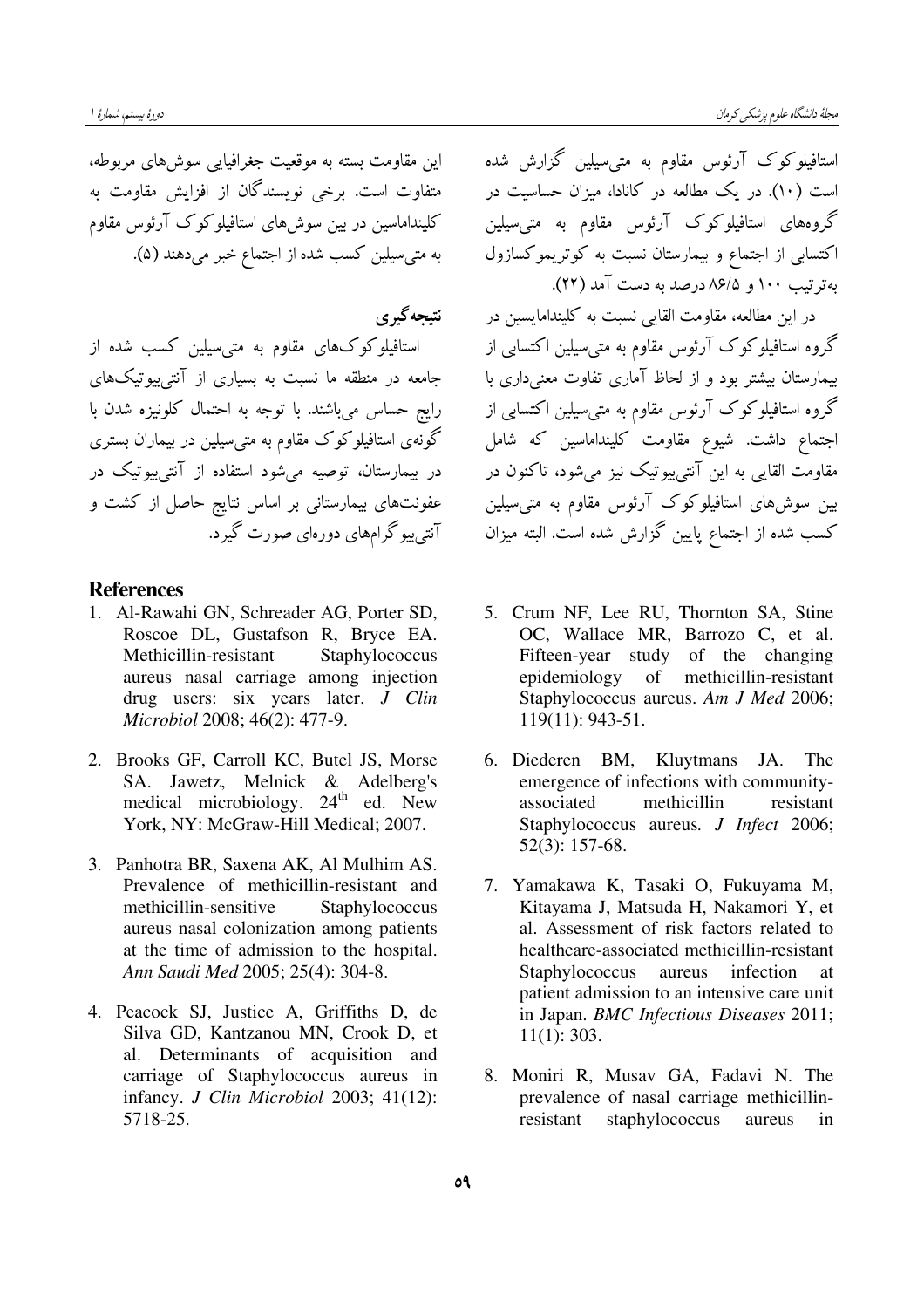hospitalized patients. Pak J Med Sci 2009; 25(4): 656-9.

- 9. Naseer BS, Jayaraj YM. Nasal Carriage of Methicillin-Resistant Staphylococcus aureus Isolates from Intensive Care Unit Patients. Research Journal of Biological Sciences 2010; 5(2): 150-4.
- 10. Shokohi SH, Sazgar S, Aminzadeh Z, Abbasi F, Haji Khani B, Kashi MS. Prevalence of Community Associated Methicillin Resistant staphylococcus aurous nasal colonization and associated factors among patients at the time of admission in loghman hospital. J Med Counc I R Iran 2008; 26(2): 237-45.
- 11. Matos PD, Schuenck RP, Cavalcante FS, Caboclo RM, Santos KR. Accuracy of phenotypic methicillin susceptibility methods in the detection of Staphylococcus aureus isolates carrying different SCCmec types. Mem Inst Oswaldo Cruz 2010; 105(7): 931-4.
- 12. Kenner J, O'Connor T, Piantanida N, Fishbain J, Eberly B, Viscount H, et al. Rates of carriage of methicillin-resistant and methicillin-susceptible Staphylococcus aureus in an outpatient population. Infect Control Hosp Epidemiol 2003; 24(6): 439-44.
- 13. Wertheim HF, Vos MC, Boelens HA, Voss A, Vandenbroucke-Grauls CM, Meester MH, et al. Low prevalence of methicillin-resistant Staphylococcus aureus (MRSA) at hospital admission in the Netherlands: the value of search and destroy and restrictive antibiotic use. J Hosp Infect 2004; 56(4): 321-5.
- 14. Alghaithy AA, Bilal NE, Gedebou M, Weily AH. Nasal carriage and antibiotic resistance of Staphylococcus aureus isolates from hospital and non-hospital

personnel in Abha, Saudi Arabia. Trans R Soc Trop Med Hyg 2000; 94(5): 504-7.

- 15. O'Sullivan NP, Keane CT. Risk factors for colonization with methicillin-resistant Staphylococcus aureus among nursing home residents. J Hosp Infect 2000; 45(3): 206-10.
- 16. Lu PL, Chin LC, Peng CF, Chiang YH, Chen TP, Ma L, et al. Risk factors and molecular analysis of community methicillin-resistant Staphylococcus aureus carriage. J Clin Microbiol 2005; 43(1): 132-9.
- 17. Beam JW, Buckley B. Communityacquired methicillin-resistant Staphylococcus aureus: prevalence and risk factors. J Athl Train 2006; 41(3): 337-40.
- 18. Manzur A, Vidal M, Pujol M, Cisnal M, Hornero A, Masuet C, et al. Predictive factors of meticillin resistance among patients with Staphylococcus aureus bloodstream infections at hospital admission. J Hosp Infect 2007; 66(2): 135-41.
- 19. Todd JK. Kliegman: Nelson Textbook of Pediatrics. 18<sup>th</sup> ed. Philadelphia, PA: W.B. Saunders; 2008. p. 180, 1123-1129.
- 20. Soltanzadeh MH, Arbabi AH, Shirvani F, Mirnia K. Evaluation of prevalence of MRSA colonization in 150 Neonates in two medical centers in Iran. Proceedings of the 24th International Congress of Pediatrics; 2004 Oct 11-16; Tehran, Iran; 2004. [In Persian].
- 21. Guzman-Blanco M, Mejia C, Isturiz R, Alvarez C, Bavestrello L, Gotuzzo E, et al. Epidemiology of methicillin-resistant Staphylococcus aureus (MRSA) in Latin America. Int J Antimicrob Agents 2009; 34(4): 304-8.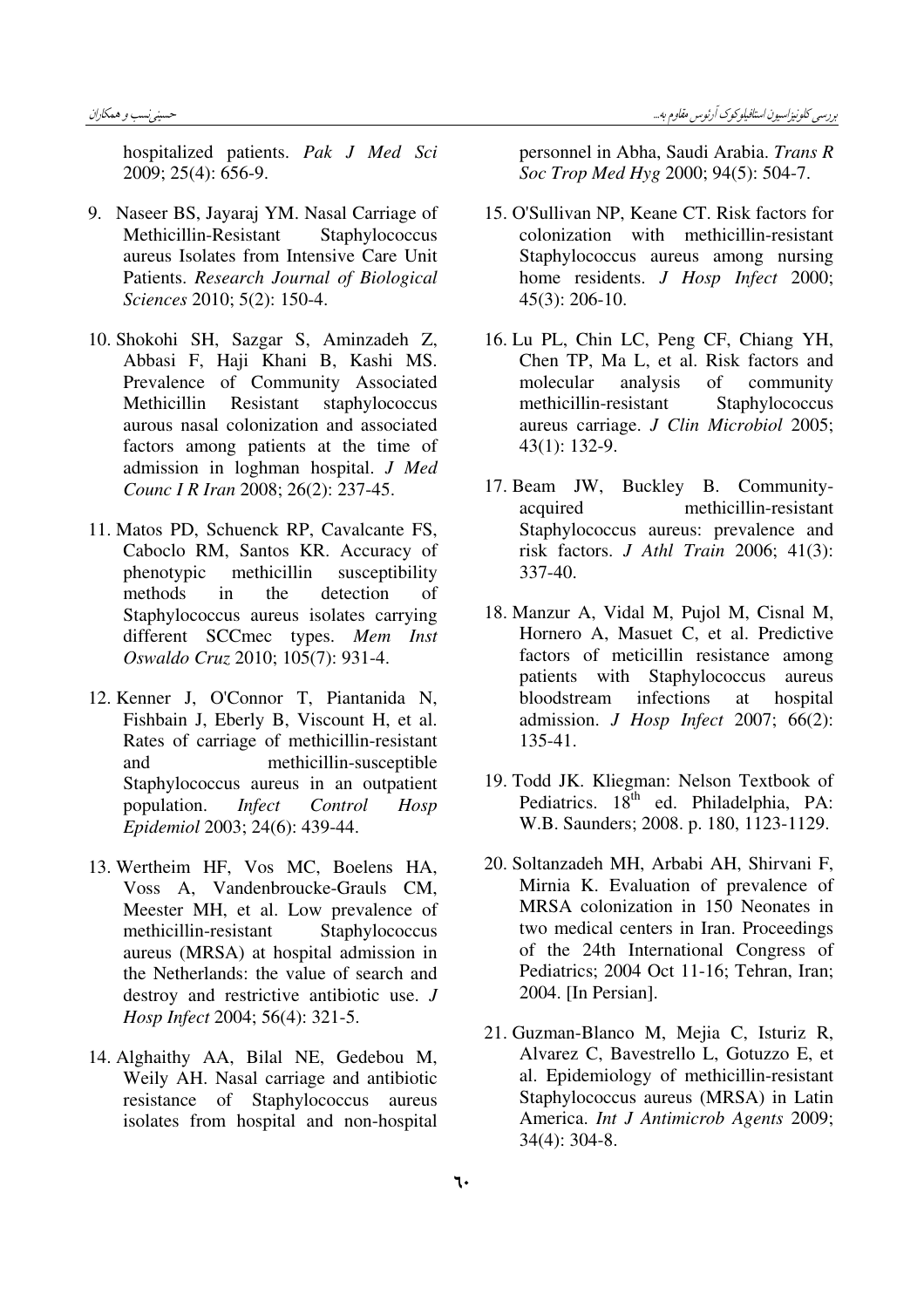- 22. Nichol KA, Adam HJ, Hussain Z, Mulvey MR, McCracken M, Mataseje LF, et al. Comparison of community-associated and health care-associated methicillinresistant Staphylococcus aureus in Canada: results of the CANWARD 2007- 2009 study. Diagnostic Microbiology and Infectious Disease 2011; 69(3): 320-5.
- 23. Song JH, Hsueh PR, Chung DR, Ko KS, Kang CI, Peck KR, et al. Spread of methicillin-resistant Staphylococcus aureus between the community and the

hospitals in Asian countries: an ANSORP study. J Antimicrob Chemother 2011; 66(5): 1061-9.

24. Simor AE, Louie L, Watt C, Gravel D, Mulvey MR, Campbell J, et al. Antimicrobial susceptibilities of health care-associated and communityassociated strains of methicillin-resistant Staphylococcus aureus from hospitalized patients in Canada, 1995 to 2008. Antimicrob Agents Chemother 2010; 54(5): 2265-8.